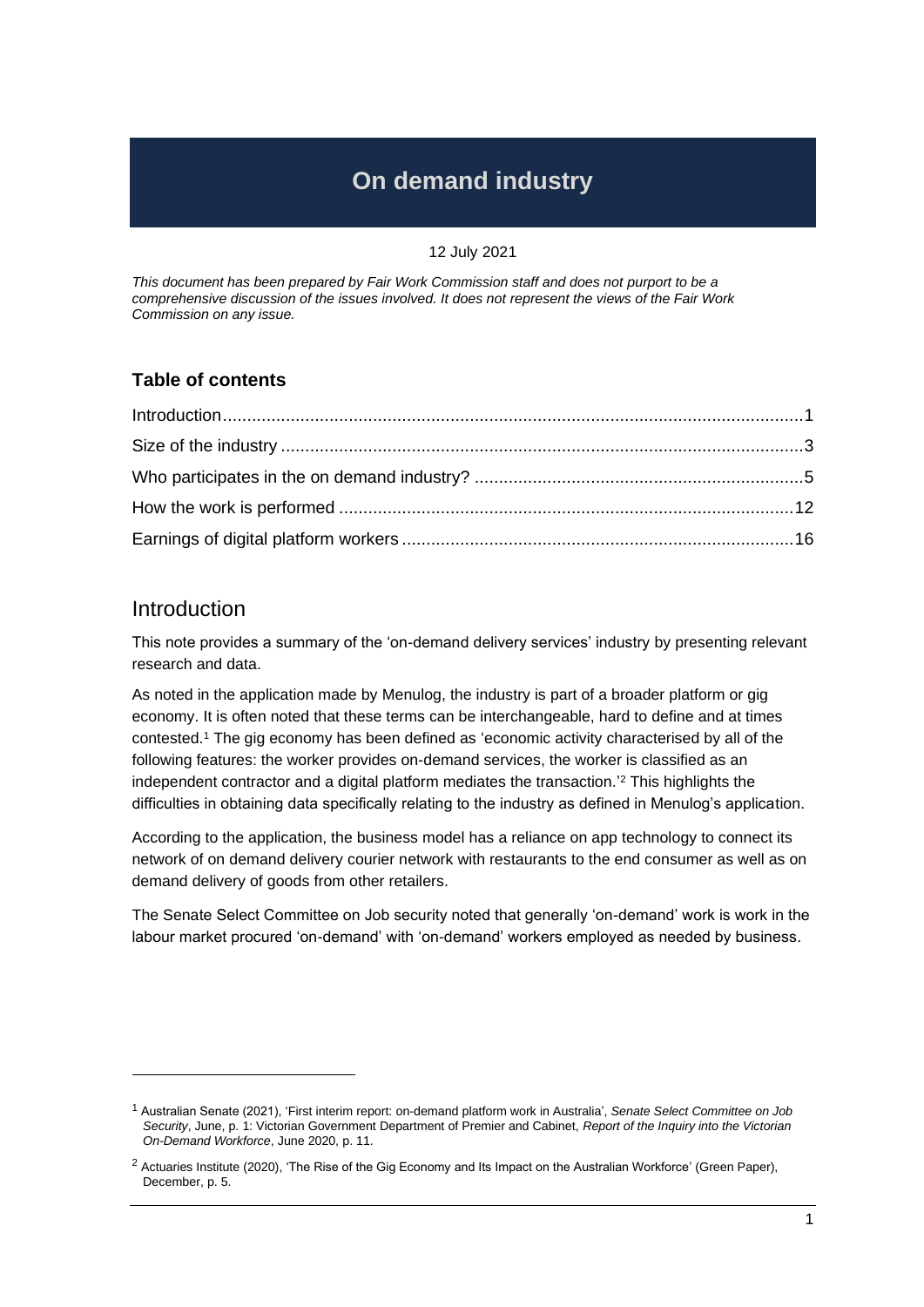In Australia this can encompass casual employees, labour hire employees and fixed-term and independent contractors.<sup>3</sup>

Much of the data in this note is taken from a research report<sup>4</sup> that presents findings from a National Survey on Australians Working in the Gig Economy (the National Survey), commissioned by the Victorian Government for the Report of the Inquiry into the Victorian On-Demand Workforce. <sup>5</sup> The objectives of the research report were to explore the prevalence and characteristics of digital platform work in Australia, gain insight into the experiences of those participating in digital platform work, and understand the extent to which they combine digital platform work with other forms of paid work.<sup>6</sup>

However, it should be noted that the National Survey covers all forms of on-demand work, not just delivery services. The National Survey defined platform work as a subset of 'on-demand work', stating platform work is 'work accessed through or organised by digital platforms which match workers and clients via internet platforms or 'apps'.<sup>7</sup> This subset also includes ridesharing platforms and crowd-work systems (such as Airtasker where workers apply or bid competitively in order to undertake tasks). These types of on-demand work differ from the on-demand system common in food delivery platforms as used by Menulog.<sup>8</sup>

The Inquiry also noted that it can be difficult to determine the work status of platform workers. The prevailing view being that platform workers do not operate under employment arrangements and are self-employed independent contractors. However, the inquiry report noted the delineation between employee and non-employee workers is not always clear and stated that the National Survey revealed that:

'… on-demand work is occurring in a variety of ways across a diverse range of sectors, with differences in the nature of the work, spectrum of experiences, pay and arrangements arising from platform work. Comments levelled at the 'on-demand economy' may be borne out in some sectors, or regarding some platforms, but not be universally true.'9

The National Survey was undertaken online between 21 March 2019 and 21 April 2019 for respondents aged 18–74 years. Over 14 000 people were surveyed, of which 988 were or had

<sup>3</sup> Australian Senate (2021), 'First interim report: on-demand platform work in Australia', *Senate Select Committee on Job Security*, June, p. 1: Victorian Government Department of Premier and Cabinet, *Report of the Inquiry into the Victorian On-Demand Workforce*, June 2020, p. 11.

<sup>4</sup> McDonald P, Williams P, Stewart A, Mayes R & Oliver D (2019), *Digital Platform Work in Australia—Prevalence, Nature and Impact*, November.

<sup>5</sup> Victorian Government Department of Premier and Cabinet, *Report of the Inquiry into the Victorian On-Demand Workforce*, June 2020.

<sup>6</sup> McDonald P, Williams P, Stewart A, Mayes R & Oliver D (2019), *Digital Platform Work in Australia—Prevalence, Nature and Impact*, November, p. 12.

<sup>7</sup> Victorian Government Department of Premier and Cabinet, *Report of the Inquiry into the Victorian On-Demand Workforce*, June 2020, p. 11: De Stefano V (2016), 'The Rise of the 'just-in-time workforce': On-demand work, crowdwork and labour protection in the gig-economy', *ILO*, ILO Conditions of Work and Employment Series, No. 71, p. 1.

<sup>8</sup> Victorian Government Department of Premier and Cabinet, *Report of the Inquiry into the Victorian On-Demand Workforce*, June 2020, p. 15.

<sup>9</sup> Victorian Government Department of Premier and Cabinet, *Report of the Inquiry into the Victorian On-Demand Workforce*, June 2020, p. 12.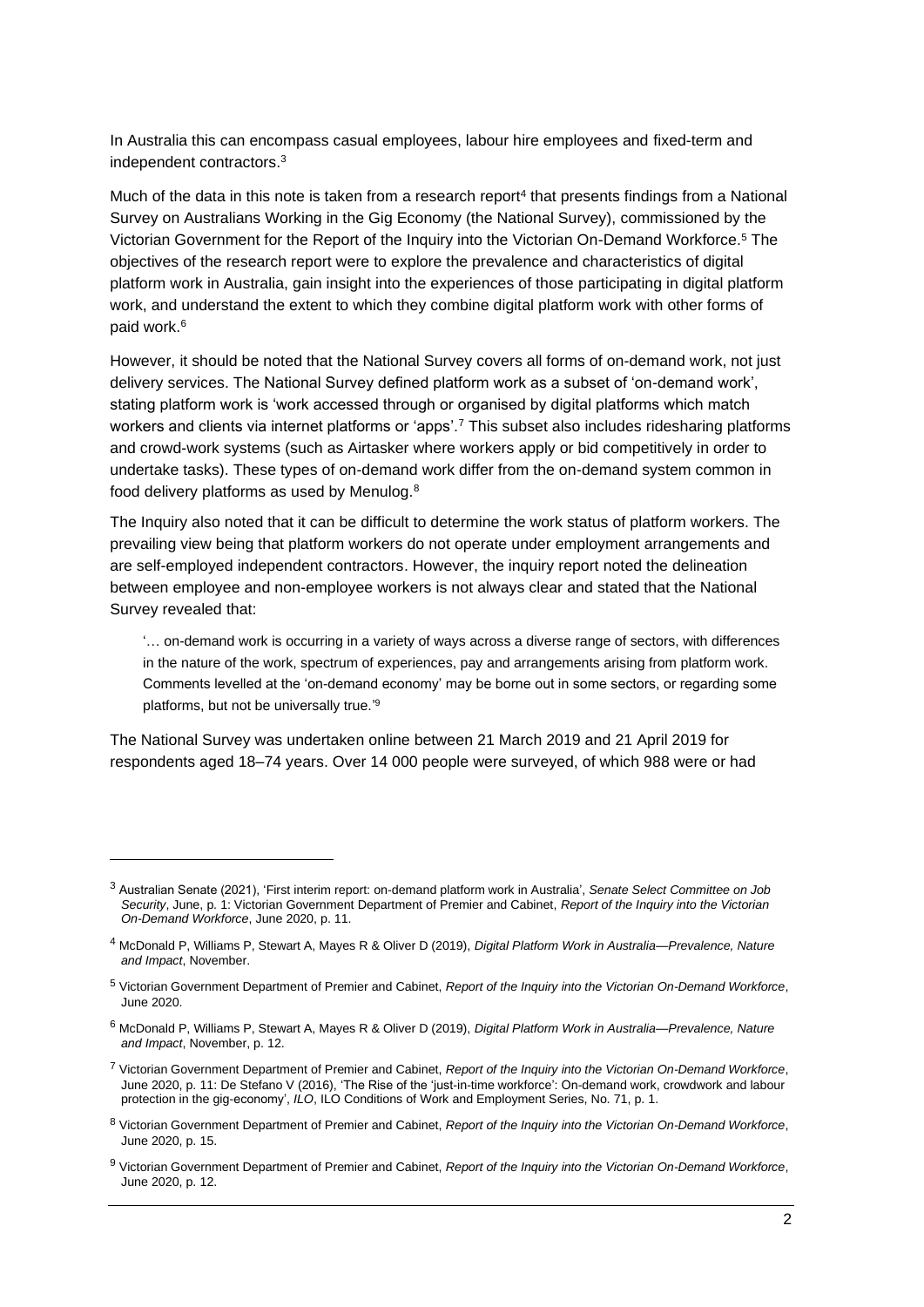been participating in platform mediated work over the 12 months prior to the survey (or 7.1 per cent).<sup>10</sup>

Findings from the National Survey are complemented by data from the ABS and research from the Actuaries Institute and Alphabeta**.**

### Size of the industry

There remain significant challenges in quantifying the size of the gig economy. This is largely due to a lack of a clear and consistent definition, and a lack of regular and standardised data collection.<sup>11</sup> Consequently, most research attempting to measure the size of the gig economy utilises estimates from survey sample research. Additionally, it is assumed in much literature that many gig economy workers consider this work to be supplementary to their form of primary work. This presents even greater challenges in quantifying levels of employment in the industry. This was supported by the National Survey responses.<sup>12</sup>

In recent years, the gig economy has experienced rapid growth.<sup>13</sup> In 2015, its market size was \$0.7 billion, growing to \$6.3 billion in 2019, with estimates of up to 250 000 workers. However, whilst the rate of growth in the gig economy between 2018 and 2019 was still high at 32 per cent, it has fallen significantly from an annual average growth rate of 75 per cent between 2015 and 2019.<sup>14</sup>

Growth in the gig economy has largely been driven by the Meal delivery and Private transport sectors. Meal delivery makes up a significant portion of the industry, accounting for \$3.8 billion of the market in 2019. The meal delivery market has increased more than 6-fold between 2015 and 2019. Of this growth, gig economy workers (as opposed to traditional meal delivery providers) have been the major contributor, making up 78 per cent of total growth. Meal delivery has also grown rapidly as a share of total restaurant turnover. In 2019, total restaurant turnover in Australia was \$47 billion, of which \$2.6 billion (5.6 per cent) came from App Delivery, an increase from approximately 1 per cent in 2016.<sup>15</sup>

The private transport sector has also seen significant growth in consumer spending of 39 per cent between 2015 and 2019, driven largely by demand for gig economy private transport workers, such as Uber. <sup>16</sup> Consumer spending on traditional private transport providers, such as taxis, has decreased by 6 per cent over the same period.

COVID-19 has impacted sectors within the gig economy differently. For example, meal delivery has experienced a surge in demand. In June 2020, weekly consumer spending on meal delivery was

<sup>10</sup> McDonald P, Williams P, Stewart A, Mayes R & Oliver D (2019), *Digital Platform Work in Australia—Prevalence, Nature and Impact*, November, p. 8.

<sup>11</sup> Actuaries Institute (2020), *The Rise of the Gig Economy and its Impact on the Australian Workforce*, December p.9.

<sup>12</sup> Victorian Government Department of Premier and Cabinet, *Report of the Inquiry into the Victorian On-Demand Workforce*, June 2020 (Victorian on-demand workforce report), p. 16.

<sup>13</sup> Actuaries Institute (2020), *The Rise of the Gig Economy and its Impact on the Australian Workforce*, December p. 5.

<sup>14</sup> Actuaries Institute (2020), *The Rise of the Gig Economy and its Impact on the Australian Workforce*, December p. 14.

<sup>15</sup> Alphabeta (2020), *Growing the Pie,* February, p. 6.

<sup>16</sup> Actuaries Institute (2020), *The Rise of the Gig Economy and its Impact on the Australian Workforce*, December p. 5.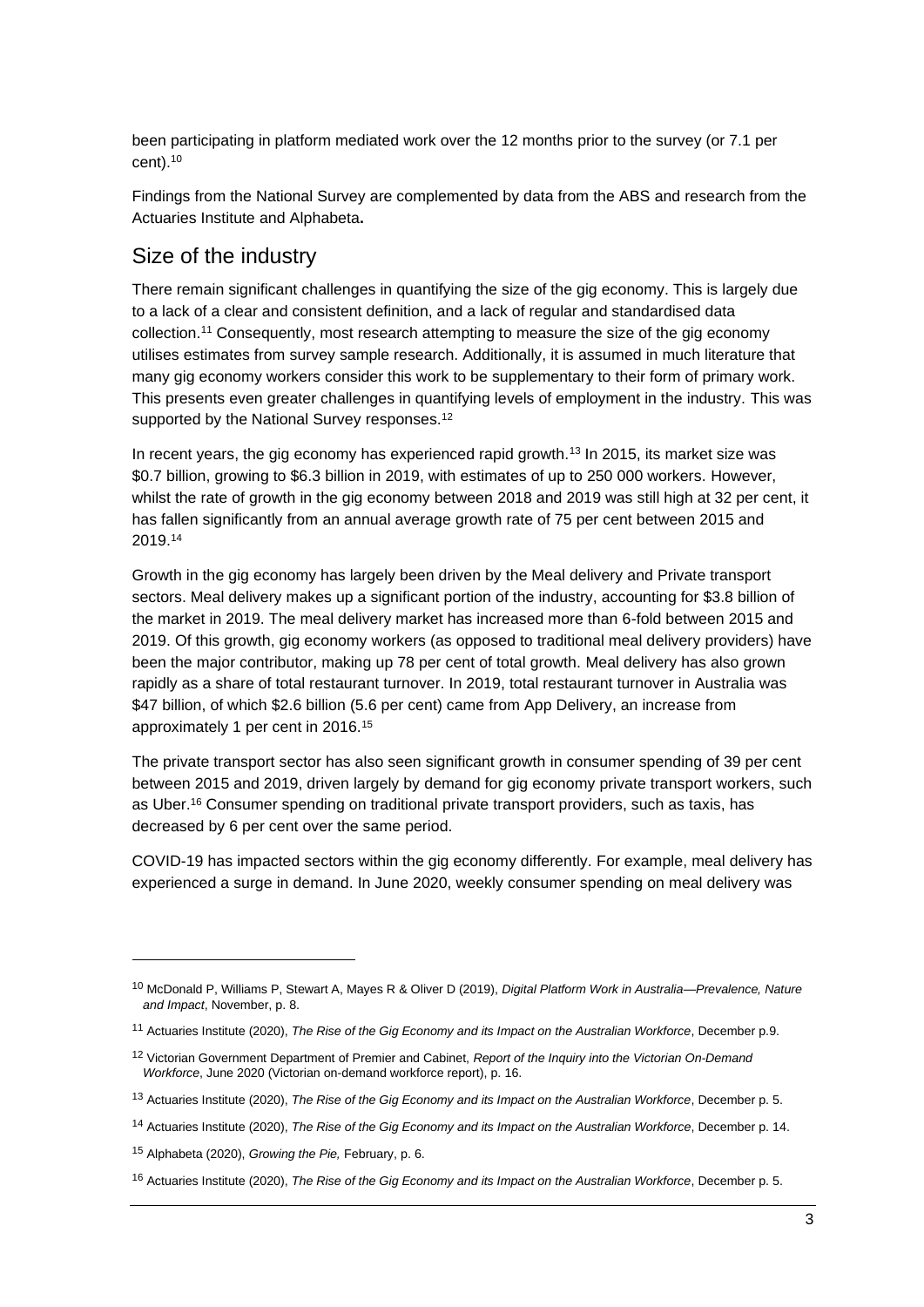70 per cent higher than pre-COVID-19 levels.<sup>17</sup> However, private transport was initially impacted severely, declining by 70 per cent in early April 2020 and remaining more than 20 per cent lower than pre-COVID-19 levels by October 2020 (Chart 1).



**Chart 1: Growth in consumer spending over 2020 (February to October)**

Source: Actuaries Institute (2020), *The Rise of the Gig Economy and its Impact on the Australian Workforce*, December, Figure 5.1.

Using ABS data to define the on-demand services industry is difficult as such workers cannot be readily placed into current defined categories. One industry class that captures a number of ondemand workers is Courier pick-up and delivery.<sup>18</sup> ABS data show that the entry and exit rates for non-employing businesses in the Courier pick-up and delivery class have increased from 10 649 to 19 382 (82 per cent) from 1 July 2016 to 30 June 2020.<sup>19</sup>

Data from Alphabeta show that, of the 2.3 billion orders in restaurants in 2019, 120 million (5.2 per cent) were through App Delivery.<sup>20</sup> People tend to use delivery apps more on Sundays, public holidays and rainy days than ordering from a restaurant directly (Chart 2).

<sup>17</sup> Actuaries Institute (2020), *The Rise of the Gig Economy and its Impact on the Australian Workforce*, December p. 6.

<sup>&</sup>lt;sup>18</sup> This industry class consists of units mainly engaged in the door to door pick-up (i.e. from the customer's residence or place of business), transport and delivery of letters, documents, parcels and other items weighing less than 30 kgs. For example, customised express pick-up, grocery, home and delivery services and messenger services.

<sup>19</sup> ABS (2021), *Counts of Australian Businesses, including Entries and Exits, July 2016 – June 2020*, February.

<sup>20</sup> Alphabeta (2020), *Growing the Pie*, February, p. 6.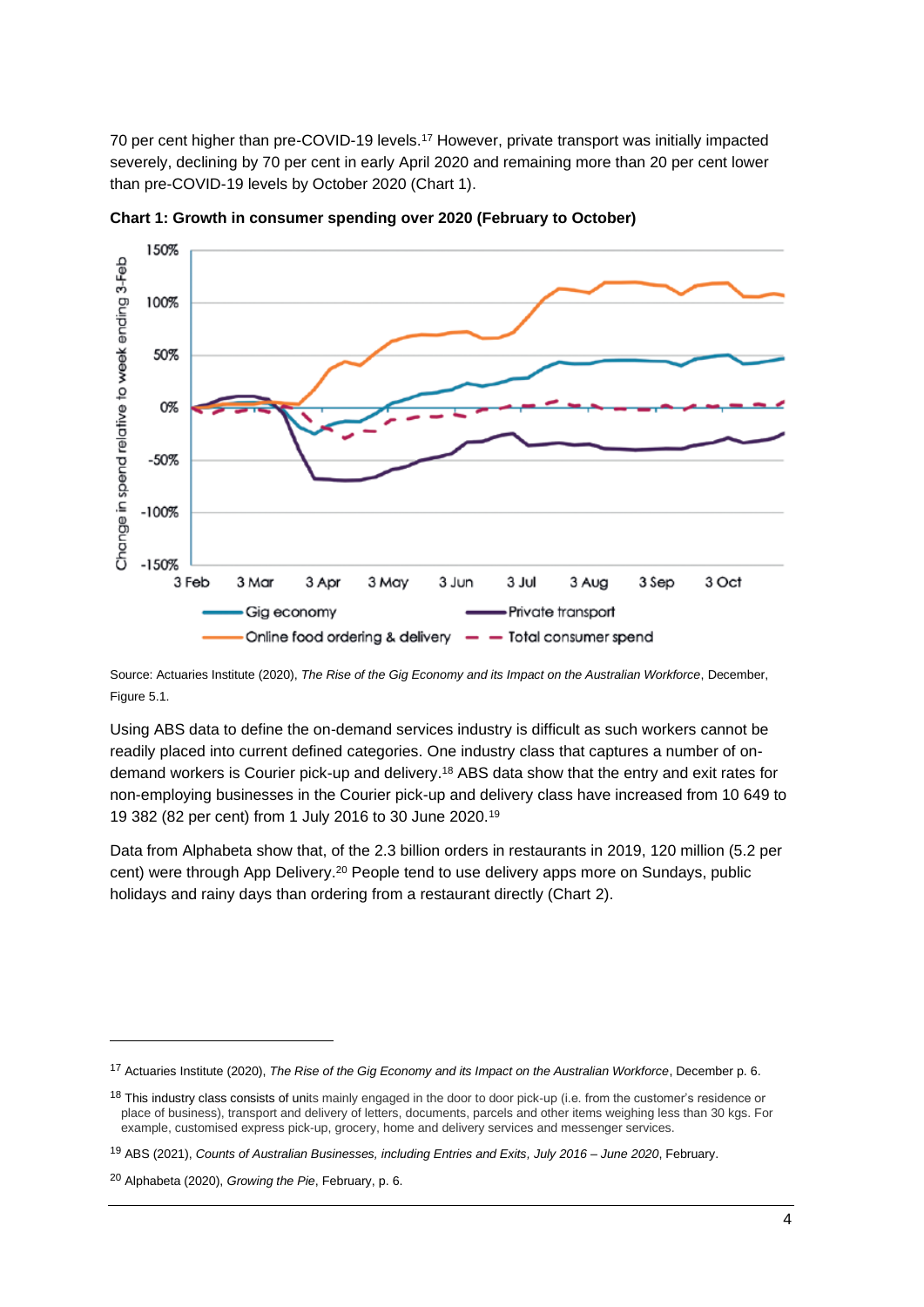



Note: App delivery refers to consumers ordering from restaurants through third-party delivery services. Heavy rain is 15mm or more rainfall.

Source: Alphabeta (2020), *[Growing the Pie](https://alphabeta.com/wp-content/uploads/2020/06/growing-the-pie-final-report.pdf)*, February, p. 19.

## Who participates in the on demand industry?

The National Survey found that 7.1 per cent of respondents were currently offering services or undertaking work via a digital platform, or they had done so within the last 12 months. A further 6.0 per cent of respondents had, at some time, undertaken digital platform work.<sup>21</sup> Of these, 38.7 per cent had performed work in-person at a specified location (e.g., driving, cleaning, caring); 28.2 per cent had undertaken computer or internet-based work (tasks that can be executed or communicated online); and 31.1 per cent had engaged in both types of work at the same time (Chart 3).<sup>22</sup>

<sup>21</sup> McDonald P, Williams P, Stewart A, Mayes R & Oliver D (2019), *Digital Platform Work in Australia—Prevalence, Nature and Impact*, November, pp. 5, 31.

<sup>22</sup> McDonald P, Williams P, Stewart A, Mayes R & Oliver D (2019), *Digital Platform Work in Australia—Prevalence, Nature and Impact*, November, p.5.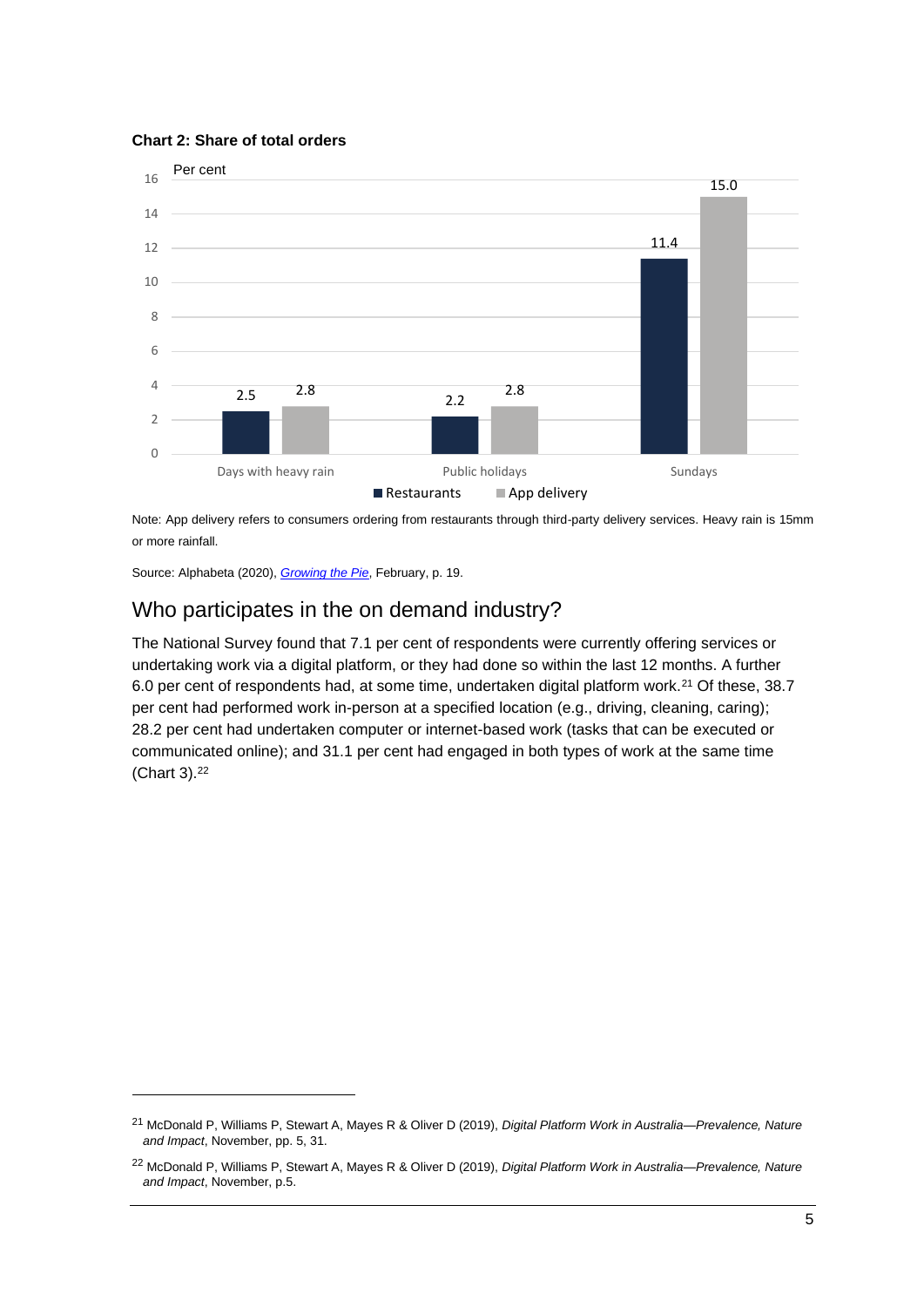

#### **Chart 3: Participation rate by type of digital platform work**

Source: McDonald P, Williams P, Stewart A, Mayes R & Oliver D (2019), *Digital Platform Work in Australia—Prevalence, Nature and Impact*, November, Figure 1.

Table 1 shows that higher proportions of younger people (18–34 years) had participated in digital platform work compared to older age groups. Males were nearly twice as likely to participate in digital platform work than females (16.6 per cent compared with 9.4 per cent). People with non-English speaking backgrounds were more than twice as likely to be currently working in digital platform work (13.0 per cent) than people from English speaking backgrounds (5.6 per cent). Respondents with a higher level of education (particularly bachelor or postgraduate degrees) were more likely to engage in digital platform work than respondents with lower levels of education.<sup>23</sup>

<sup>23</sup> McDonald P, Williams P, Stewart A, Mayes R & Oliver D (2019), *Digital Platform Work in Australia—Prevalence, Nature and Impact*, November, pp. 32–34.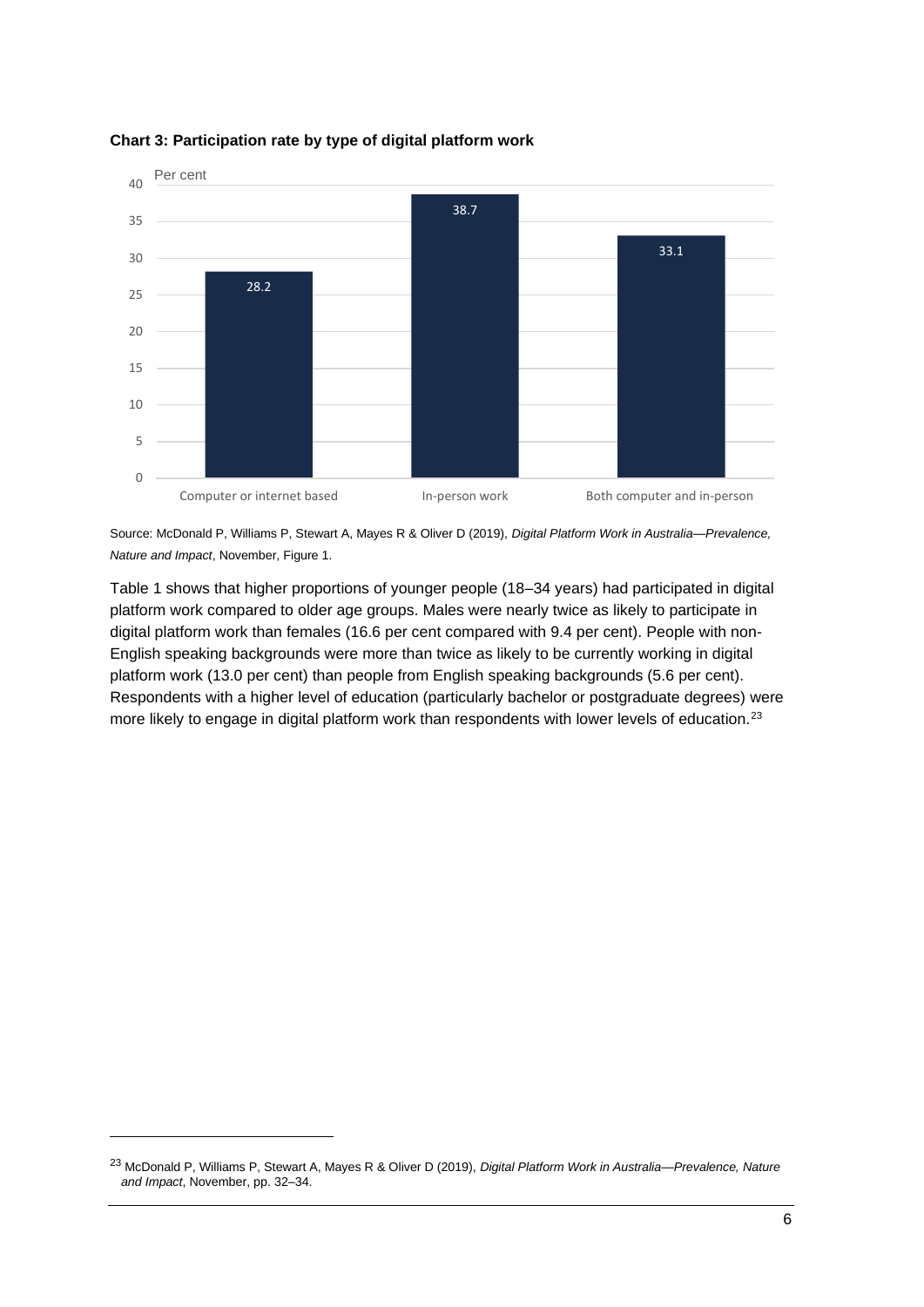|                                                | No     | Yes, but not in the<br>last 12 months | Yes, currently or within<br>the last 12 months |
|------------------------------------------------|--------|---------------------------------------|------------------------------------------------|
|                                                | $(\%)$ | $(\%)$                                | (%)                                            |
| Age                                            |        |                                       |                                                |
| 18-34 years                                    | 80.0   | 9.0                                   | 11.0                                           |
| 35-49 years                                    | 85.6   | 6.0                                   | 8.4                                            |
| $50 - 64$ years                                | 93.2   | 3.3                                   | 3.5                                            |
| 65-74 years                                    | 95.7   | $3.1*$                                | $1.1*$                                         |
| Gender                                         |        |                                       |                                                |
| Female                                         | 90.6   | 4.4                                   | 5.0                                            |
| Male                                           | 83.4   | 7.5                                   | 9.1                                            |
| Location                                       |        |                                       |                                                |
| Major cities                                   | 85.7   | 6.5                                   | 7.8                                            |
| Inner regional                                 | 93.0   | $3.4*$                                | $3.6*$                                         |
| Outer regional                                 | 91.6   | $4.5*$                                | $3.9*$                                         |
| Remote                                         | 89.5   | $6.5*$                                | $4.0**$                                        |
| Very remote                                    | 90.6   | n/a                                   | n/a                                            |
| Living with a disability                       |        |                                       |                                                |
| No                                             | 87.3   | 5.9                                   | 6.8                                            |
| Yes                                            | 85.6   | $6.5*$                                | $7.9*$                                         |
| Prefer not to say                              | 76.2   | $10.0*$                               | $13.9*$                                        |
| Non-English speaking background                |        |                                       |                                                |
| Yes                                            | 77.2   | 9.8                                   | 13.0                                           |
| No                                             | 89.4   | 5.1                                   | 5.6                                            |
| Prefer not to say                              | 69.9   | $11.8*$                               | $18.4*$                                        |
| <b>Highest education level</b>                 |        |                                       |                                                |
| Less than Year 12                              | 91.8   | $3.3*$                                | $4.8*$                                         |
| Year 12 or equivalent                          | 91.9   | $4.0*$                                | $4.1*$                                         |
| Vocational qualification                       | 89.3   | 4.7                                   | 6.0                                            |
| Bachelor degree                                | 83.1   | 8.0                                   | 8.9                                            |
| Postgraduate qualification                     | 85.0   | 6.9                                   | 8.1                                            |
| <b>Labour force status</b>                     |        |                                       |                                                |
| Employee or self-employee                      | 85.5   | 6.5                                   | 8.0                                            |
| Unemployed                                     | 79.3   | $7.4*$                                | 13.2                                           |
| Student                                        | 77.9   | $9.8*$                                | $12.3*$                                        |
| Retired                                        | 95.7   | $2.7*$                                | $1.5*$                                         |
| Full-time homemaker, or unpaid carer           | 90.1   | $5.9*$                                | $4.0*$                                         |
| Volunteer                                      | 85.5   | $5.8**$                               | $8.7**$                                        |
| Other, not in the labour force                 | 91.6   | $3.5**$                               | $4.8**$                                        |
| <b>Household status</b>                        |        |                                       |                                                |
| Single, no children                            | 85.8   | 6.5                                   | 7.8                                            |
| Single with at least one child living with you | 85.6   | $6.5*$                                | $7.9*$                                         |
| Couple without children                        | 84.5   | 7.2                                   | 8.3                                            |
| Couple with at least one child living with you | 85.9   | 6.1                                   | $8.0\,$                                        |
| Couple with children who do not live with you  | 94.4   | $3.1*$                                | $2.4*$                                         |
| Other                                          | 92.0   | $4.0*$                                | $4.0*$                                         |

#### **Table 1: Participation in digital platform work by demographic characteristics**

Note: \* relative standard error >10 per cent; \*\* relative standard error >25 per cent.

Source: McDonald P, Williams P, Stewart A, Mayes R & Oliver D (2019), *Digital Platform Work in Australia—Prevalence, Nature and Impact*, November, Table 2.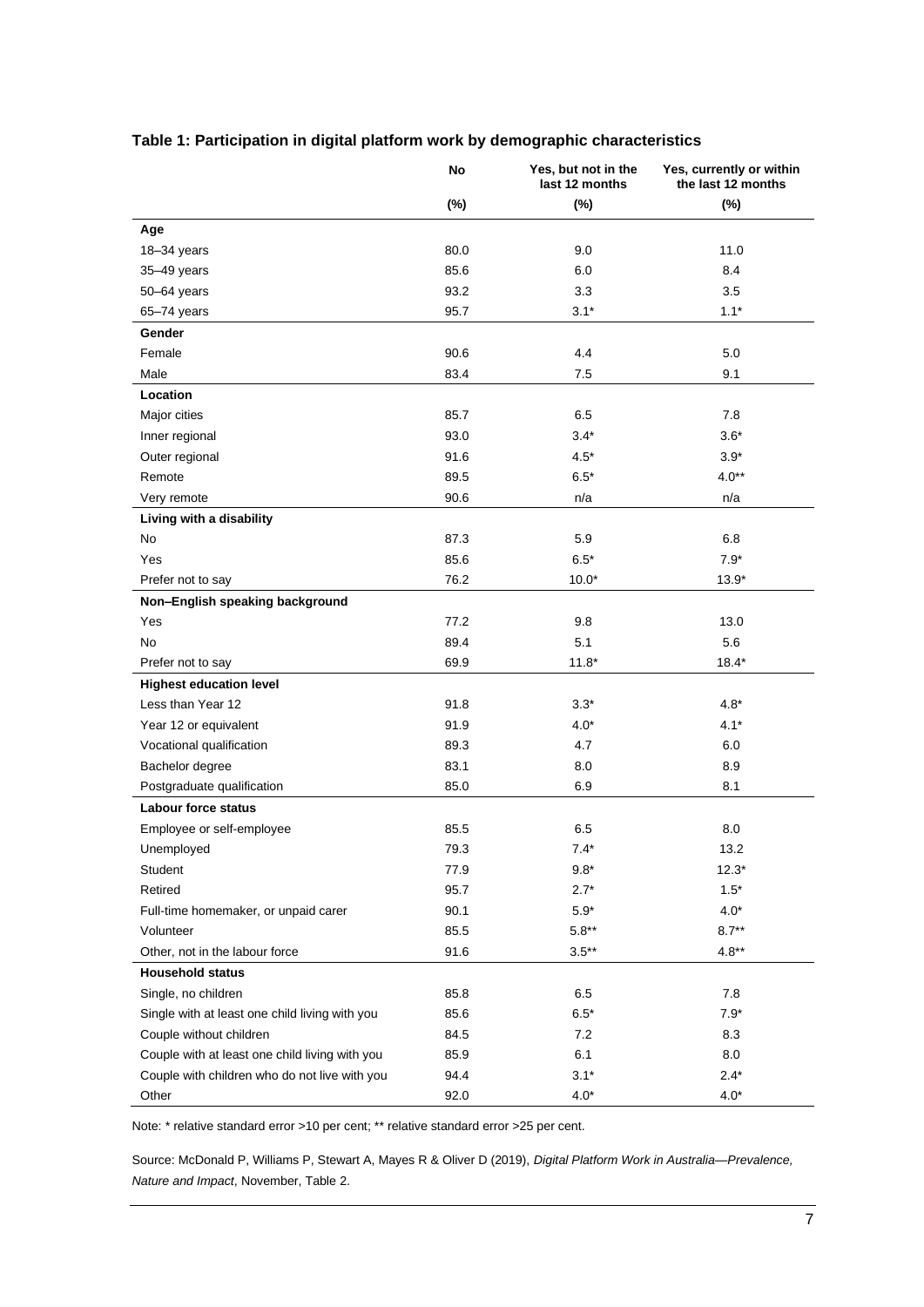Similar findings were presented in the Actuaries Institute report *The Rise of the Gig Economy and its Impact on the Australian Workforce* where the on demand workforce was skewed mainly towards less affluent, younger people who were studying and had recently been unemployed<sup>24</sup> (Chart 4).





Source: Actuaries Institute (2020), *The Rise of the Gig Economy and its Impact on the Australian Workforce,* December, Figure 4.1.

<sup>24</sup> Actuaries Institute (2020), *The Rise of the Gig Economy and its Impact on the Australian Workforce,* December, Figure 4.1.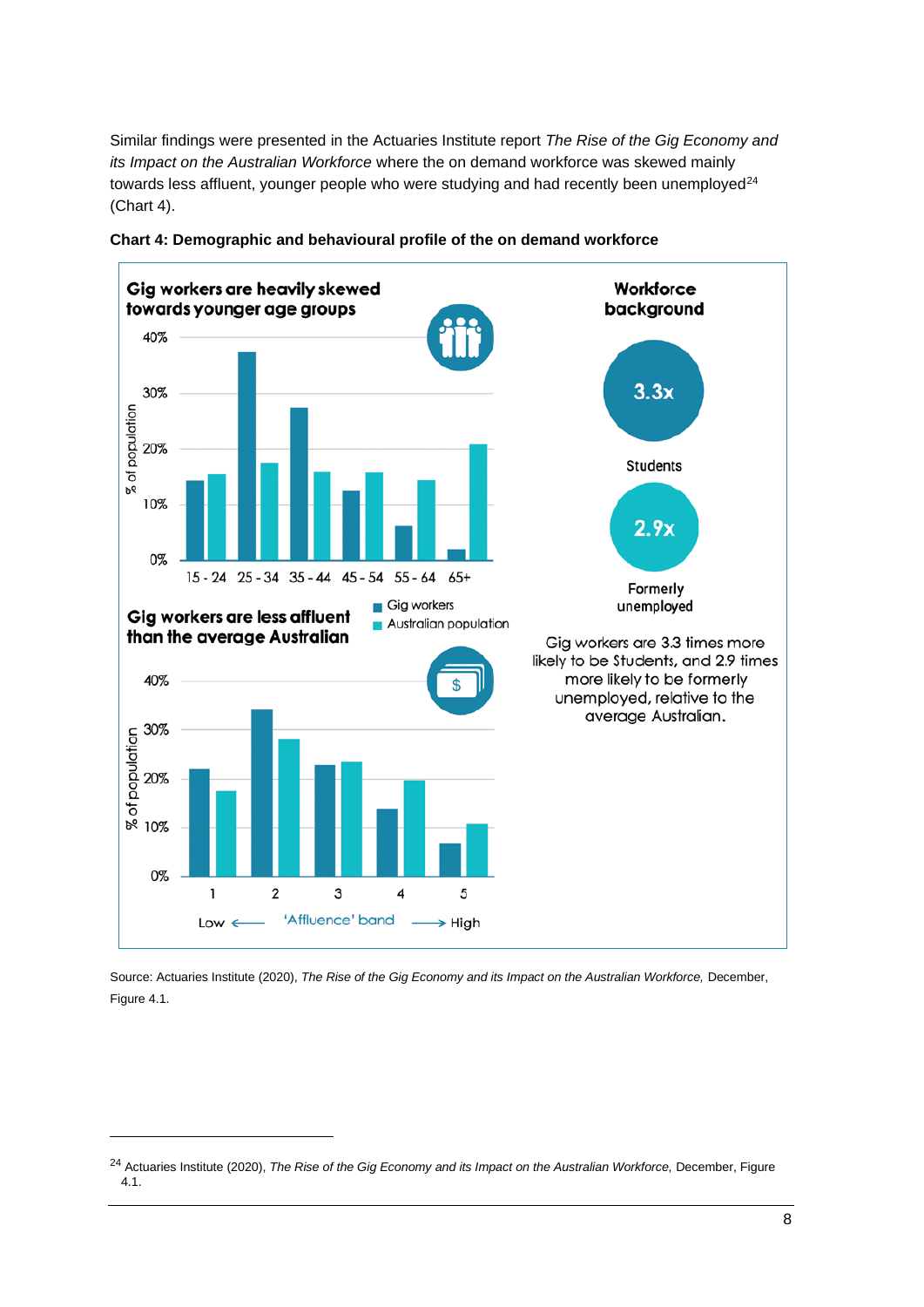The National Survey found that around one-third of current platform workers were working across multiple platforms, with 11.4 per cent registered to 4 or more platforms (Chart 5). Transport and food delivery workers had a higher likelihood of working on 3 or more platforms and were significantly less likely to be working on 1 platform.<sup>25</sup>



**Chart 5: Proportion of participants working across number of platforms**

Source: McDonald P, Williams P, Stewart A, Mayes R & Oliver D (2019), *Digital Platform Work in Australia—Prevalence, Nature and Impact*, November, Figure 2.

Transport and food delivery platforms were the most common category, accounting for 61.4 per cent of current workers.<sup>26</sup> When asked to nominate what type of work was performed on their main platform, respondents stated Transport and food delivery as the most common (18.6 per cent), followed by Professional services (16.9 per cent) and Odd jobs and maintenance (11.5 per cent) (Chart 6).

<sup>25</sup> McDonald P, Williams P, Stewart A, Mayes R & Oliver D (2019), *Digital Platform Work in Australia—Prevalence, Nature and Impact*, November, p. 41.

<sup>26</sup> McDonald P, Williams P, Stewart A, Mayes R & Oliver D (2019), *Digital Platform Work in Australia—Prevalence, Nature and Impact*, November, p. 37.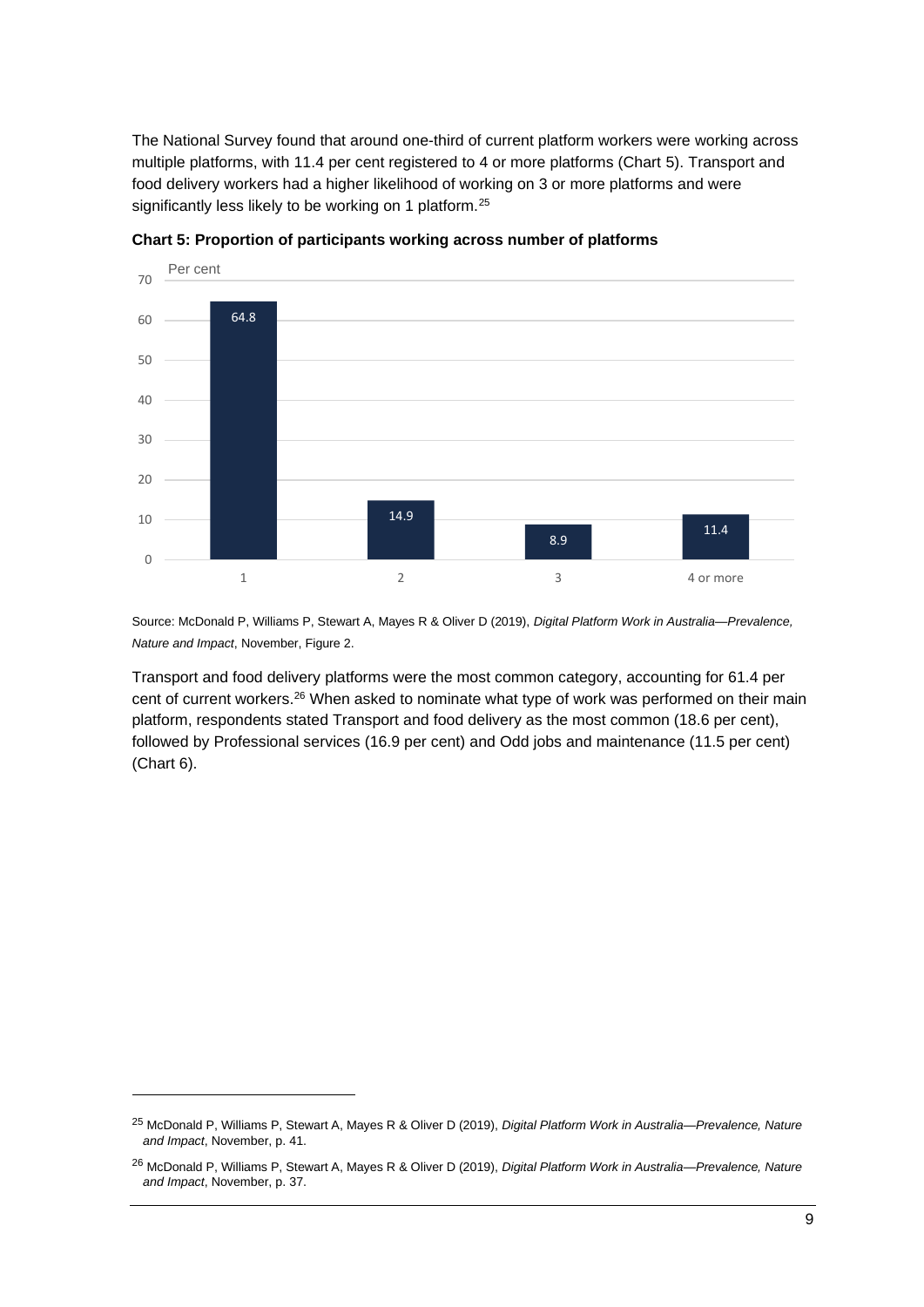

#### **Chart 6: Type of work performed through main digital platform**

Source: McDonald P, Williams P, Stewart A, Mayes R & Oliver D (2019), *Digital Platform Work in Australia—Prevalence, Nature and Impact*, November, Table 4.

The National Survey found a large majority of platforms appear to operate on the basis that the workers who use their services are independent contractors.<sup>27</sup> However, Chart 7 shows that independent contractors make up only 8.2 per cent of the total workforce by employment status of main job.





Source: ABS, *Characteristics of Employment, Australia*, August 2020.

<sup>27</sup> McDonald P, Williams P, Stewart A, Mayes R & Oliver D (2019), *Digital Platform Work in Australia—Prevalence, Nature and Impact*, November, p. 47.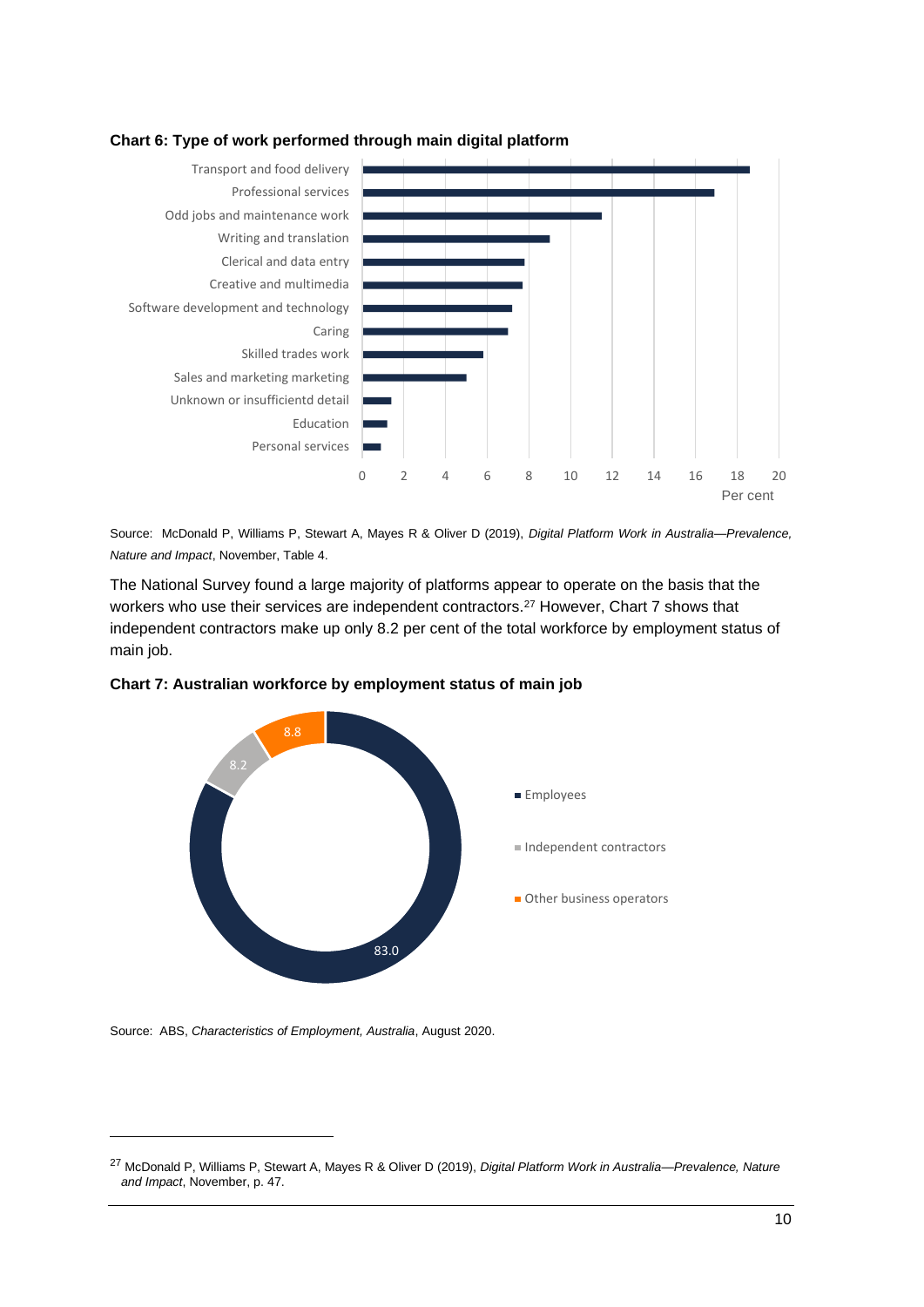While the ABS Labour Force Survey focuses on the respondent's *main job*, <sup>28</sup> the National Survey found that the most common motivation for undertaking platform work was not as a primary source of income, but for 'earning extra money'.<sup>29</sup> Chart 8 shows that secondary jobs have increased by 1.5 percentage points over the period between the March quarter 2011 to the March quarter 2021, with the majority of growth occurring from the March quarter 2017 (excluding the dip in the June quarter 2020).



**Chart 8: Australian workforce by proportion of secondary jobs**

Source: ABS (2021), *Labour Account Australia,* March.

'Earning extra money' and 'working the hours I choose' had the highest average motivation scores (Table 6).<sup>30</sup> Other motivations with a higher proportion of digital platform workers selecting 'very important' included:

- doing work that I enjoy;
- choosing my own tasks or projects; and
- working for myself and being my own boss.

<sup>28</sup> ABS (2014), *Questionnaires used in the Labour Force Survey*, December.

<sup>29</sup> McDonald P, Williams P, Stewart A, Mayes R & Oliver D (2019), *Digital Platform Work in Australia—Prevalence, Nature and Impact*, November, p. 59.

 $30$  The average motivation is calculated by valuing the categories from 1 to 4, with 'Not at all important' being 1 to 'Very important' being 4.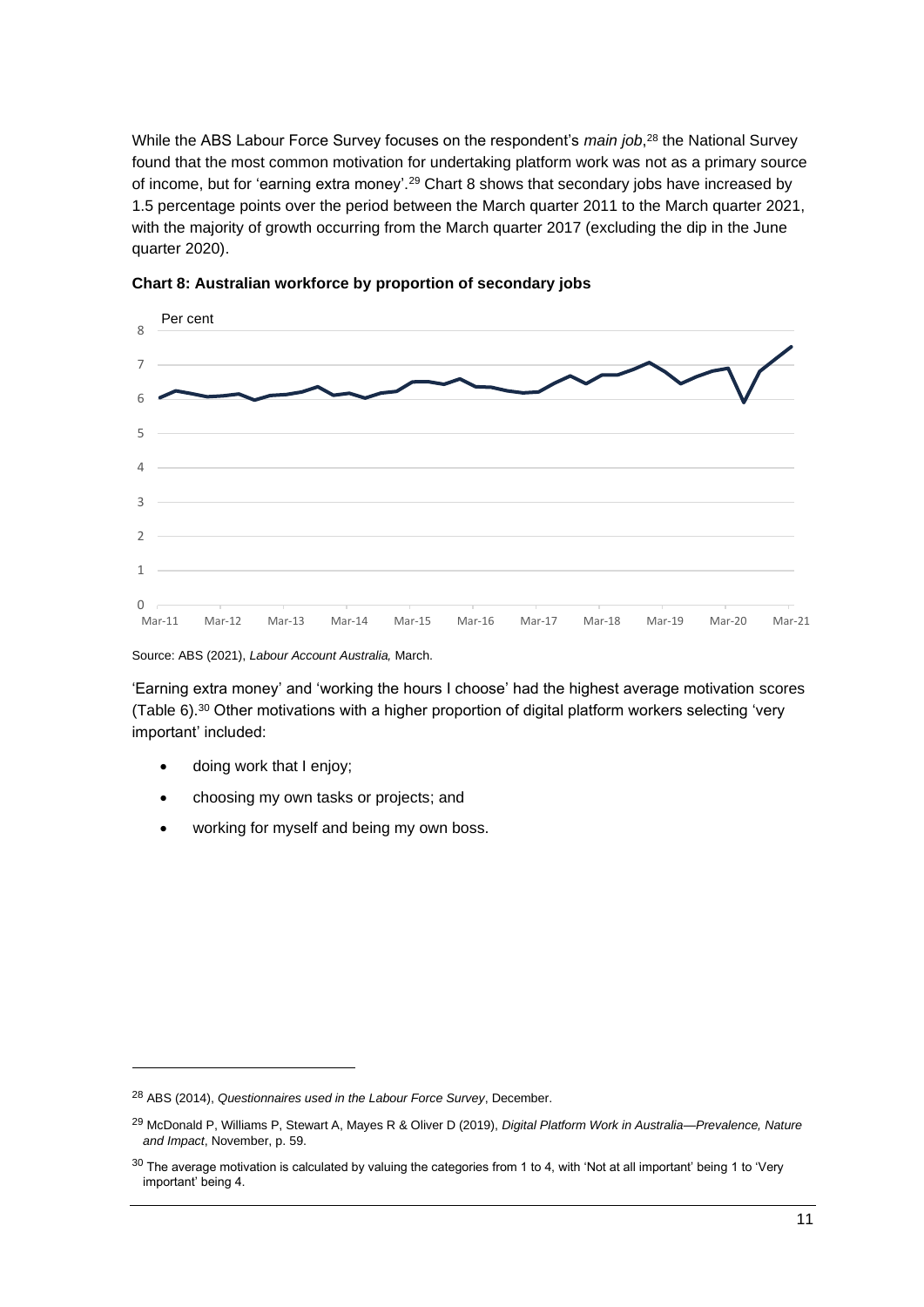#### **Table 6: Motivations for undertaking platform work**

|                                                                  | <b>Very</b><br>important | Important | <b>Slightly</b><br>important | Not at all<br>important | <b>Mean</b> |
|------------------------------------------------------------------|--------------------------|-----------|------------------------------|-------------------------|-------------|
|                                                                  | $(\%)$                   | $(\% )$   | $(\% )$                      | (%)                     | (no.)       |
| Access to work and income                                        |                          |           |                              |                         |             |
| A financial necessity                                            | 18.7                     | 29.5      | 26.9                         | 17.6                    | 2.53        |
| Earning extra money                                              | 34.3                     | 39.3      | 17.8                         | 4.4                     | 3.08        |
| Finding regular work                                             | 19.6                     | 28.6      | 28.2                         | 16.8                    | 2.55        |
| Finding work despite health issues or<br>disability              | 14.8                     | 22.2      | 18.7                         | 19.7                    | 2.43        |
| <b>Career development</b>                                        |                          |           |                              |                         |             |
| Building a portfolio                                             | 16.9                     | 31.3      | 24.2                         | 17.4                    | 2.53        |
| Attracting more clients                                          | 21.3                     | 31.7      | 23.4                         | 14.9                    | 2.65        |
| Gaining new knowledge or skills, or<br>improving existing skills | 20.5                     | 33.1      | 26.1                         | 13.5                    | 2.65        |
| <b>Building networks</b>                                         | 19.5                     | 28.4      | 25.3                         | 18.5                    | 2.53        |
| <b>Working conditions</b>                                        |                          |           |                              |                         |             |
| Doing work that I enjoy                                          | 31.2                     | 36.8      | 20.4                         | 7.4                     | 2.96        |
| Choosing my own tasks or projects                                | 29.8                     | 38.6      | 19.1                         | 7.3                     | 2.96        |
| Working the hours I choose                                       | 36.2                     | 35.4      | 17.2                         | 6.9                     | 3.05        |
| Working in a place that I choose                                 | 29.1                     | 37.3      | 21.2                         | 7.6                     | 2.92        |
| Working for myself and being my own boss                         | 29.3                     | 34.4      | 21.2                         | 9.5                     | 2.88        |
| Connecting socially with people                                  | 14.1                     | 27.7      | 24.2                         | 24.4                    | 2.35        |

Source: McDonald P, Williams P, Stewart A, Mayes R & Oliver D (2019), *Digital Platform Work in Australia—Prevalence, Nature and Impact*, November, Table 22.

## How the work is performed

Current digital platform workers from the National Survey were asked how many hours they spent working or seeking work on their main digital platform. Overall, more than one third of respondents  $(37.5$  per cent) did not know the answer to this question,  $31$  which may suggest that it is difficult to keep track of hours worked particularly since most workers are paid per task or job. Average weekly hours (excluding outliers) was 10 hours a week, with males working more hours on average (10.8 hours) than females (8.2 hours).<sup>32</sup>

Transport and food delivery worked, on average, the highest average number of hours per week (14.5 hours) followed by Software development and technology (14.3 hours) (Table 5).

However, data in Table 2 only shows the hours worked on the main digital platform, and many digital platform workers use multiple platforms, particularly in Transport and food delivery. For example, nearly half (47 per cent) of workers in Transport and food delivery worked on 2 platforms, 13.1 per cent on 3 platforms and 17.5 per cent on 4 platforms. This suggests that average hours worked on the main platform would likely underestimate the hours spent on digital platform work for

<sup>31</sup> McDonald P, Williams P, Stewart A, Mayes R & Oliver D (2019), *Digital Platform Work in Australia—Prevalence, Nature and Impact*, November, p. 44.

<sup>32</sup> McDonald P, Williams P, Stewart A, Mayes R & Oliver D (2019), *Digital Platform Work in Australia—Prevalence, Nature and Impact*, November, p. 44.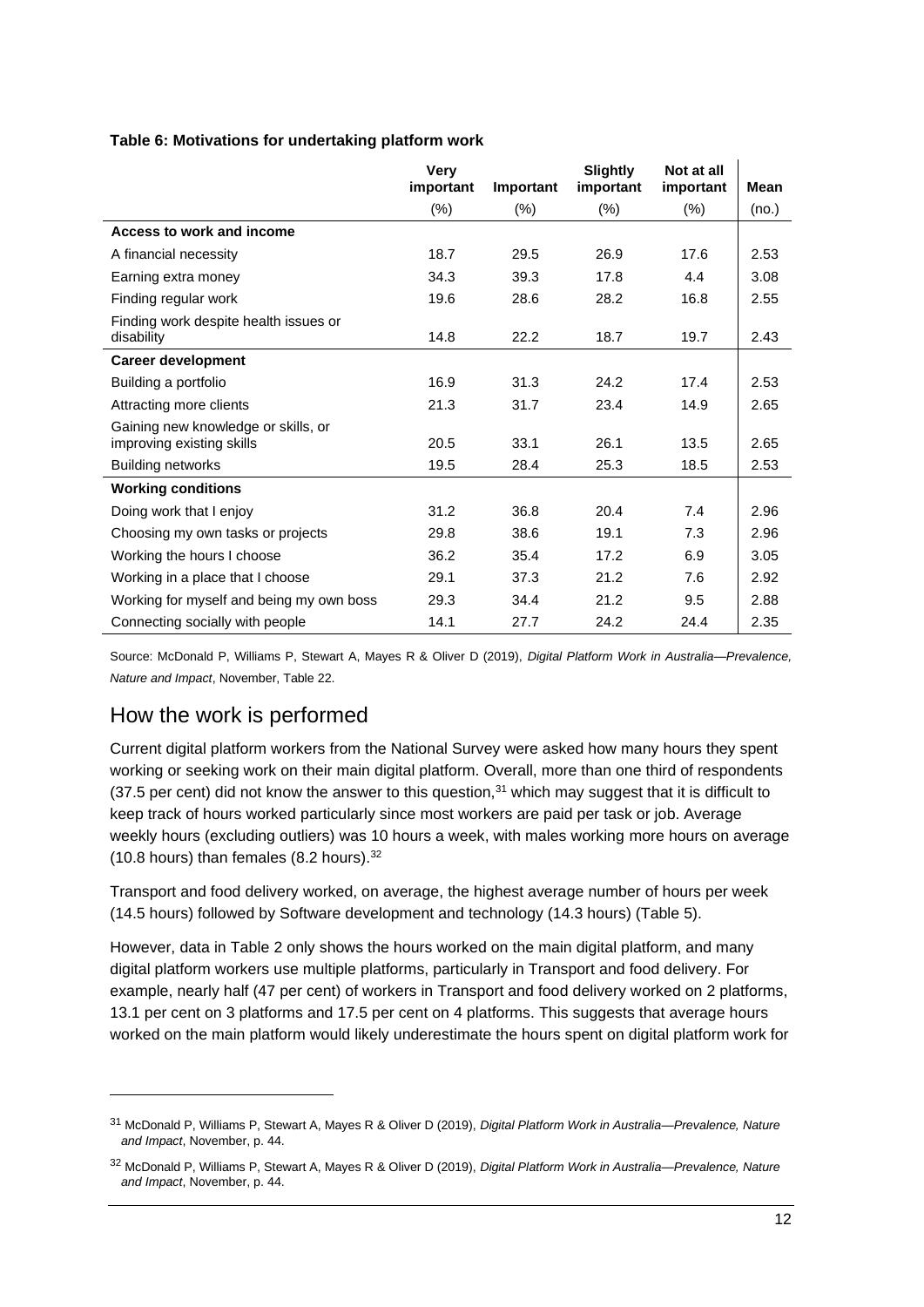those operating in the Transport and food delivery category (and therefore on-demand industry workers).<sup>33</sup>

|                                     | Sample size | <b>Mean weekly hours</b><br>(trimmed) |
|-------------------------------------|-------------|---------------------------------------|
|                                     | (no.)       | (no.)                                 |
| Transport and food delivery         | 140         | 14.5                                  |
| Software development and technology | 44          | 14.3                                  |
| Sales and marketing support         | 27          | 12.3                                  |
| Skilled trades work                 | 36          | 8.9                                   |
| Odd jobs and maintenance work       | 60          | 8.8                                   |
| Caring                              | 38          | 8.6                                   |
| Clerical and data entry             | 44          | 8.5                                   |
| Personal services                   | 6           | 8.0                                   |
| Writing and translation             | 59          | 7.9                                   |
| Professional services               | 105         | 7.7                                   |
| Creative and multi-media            | 44          | 6.4                                   |
| Education                           | 9           | 3.4                                   |

#### **Table 2: Mean weekly hours worked by type of work on main digital platform**

Source: McDonald P, Williams P, Stewart A, Mayes R & Oliver D (2019), *Digital Platform Work in Australia—Prevalence, Nature and Impact*, November, Table 8.

Almost as many current digital platform workers participate frequently as those who participate occasionally. Around 3 in 10 engage with digital platforms less than once a month, while another 3 in 10 engage at least a few times a week (Chart 9).

#### **Chart 9: Frequency of engagement with digital platforms**



Source: McDonald P, Williams P, Stewart A, Mayes R & Oliver D (2019), *Digital Platform Work in Australia—Prevalence, Nature and Impact*, November, Figure 3.

<sup>33</sup> McDonald P, Williams P, Stewart A, Mayes R & Oliver D (2019), *Digital Platform Work in Australia—Prevalence, Nature and Impact*, November, p. 44.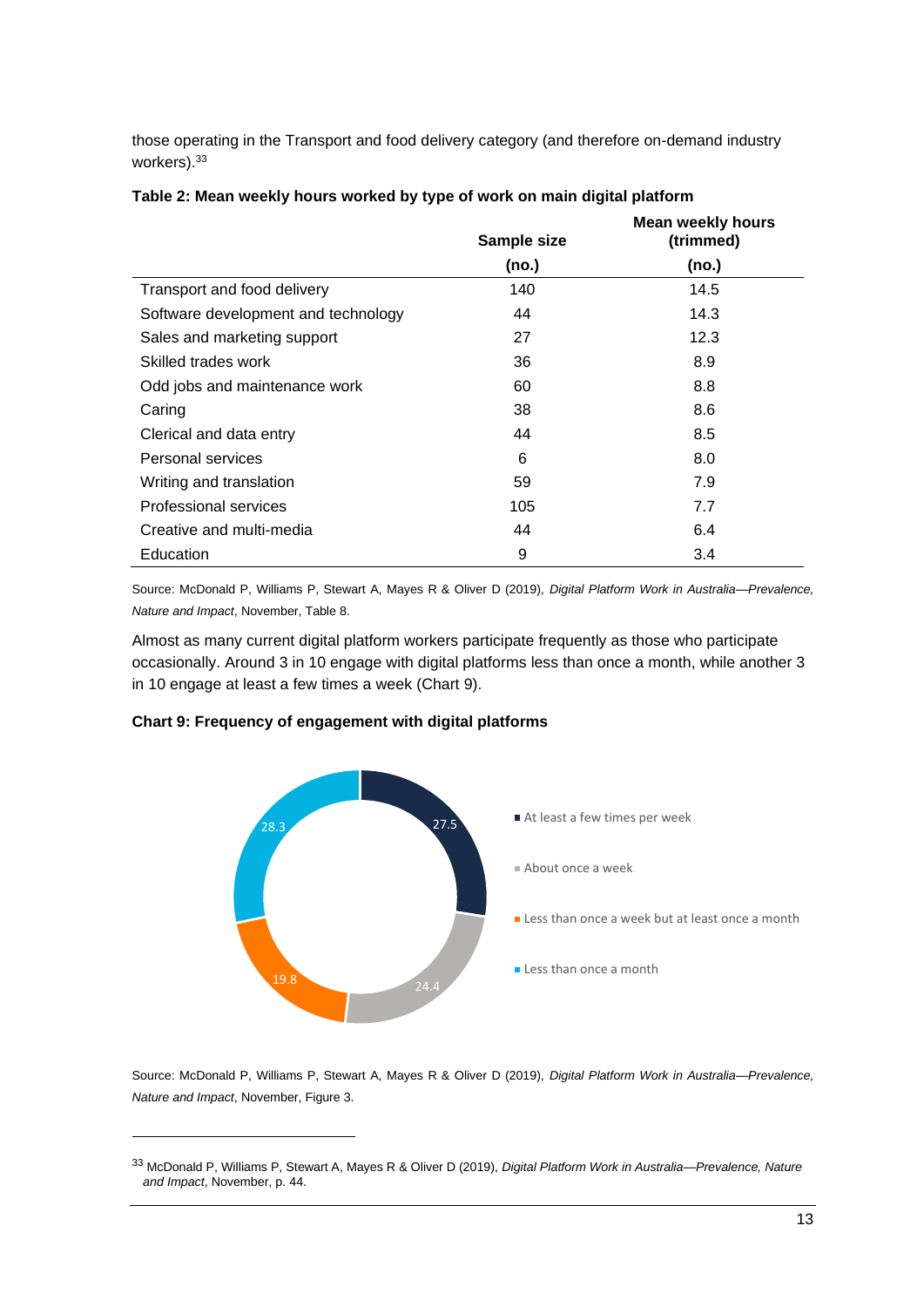Almost all digital platform workers were working part-time hours on digital platforms, with almost three-quarters spending up to 9 hours per week on digital platform work. Just 2.6 per cent spent more than 35 hours per week on digital platform work (Chart 10).



#### **Chart 10: Hours per week worked on digital platforms**

Source: McDonald P, Williams P, Stewart A, Mayes R & Oliver D (2019), *Digital Platform Work in Australia—Prevalence, Nature and Impact*, November, Table 17.

Respondents to the National Survey were also asked a series of questions regarding the operations of the main digital platform they worked on (Table 3).

Almost half of workers (48.4 per cent) reported having to pay a set amount or percentage of what is earnt through the platform, while around one-third of workers were charged a fee to access work (36.1 per cent) or for priority work opportunities (31.8 per cent).

Almost half of workers (47.9 per cent) reported that the platform can restrict work opportunities if their work is considered unsatisfactory. Only around 4 in 10 (41.6 per cent) responded that the platforms required them to supply an Australian Business Number (ABN), and around 3 in 10 (29.8 per cent) reported that the platform had changed their contract or terms and conditions.

Almost 3 in 10 believed that the platform treated them like an employee (28.4 per cent) and required them to be available to work either at particular times, or for at least a minimum amount of time (28.2 per cent). McDonald et al. (2019) stated that it is unclear whether these workers thought that they were actually employees from a legal perspective, or that they felt like employees based on their treatment.<sup>34</sup> Around one-quarter reported that the platform supplies them with equipment or facilities needed to perform the work, while over 1 in 5 workers (22.8 per cent) reported the platform penalising them for declining work.

<sup>34</sup> McDonald P, Williams P, Stewart A, Mayes R & Oliver D (2019), *Digital Platform Work in Australia—Prevalence, Nature and Impact*, November, p. 48.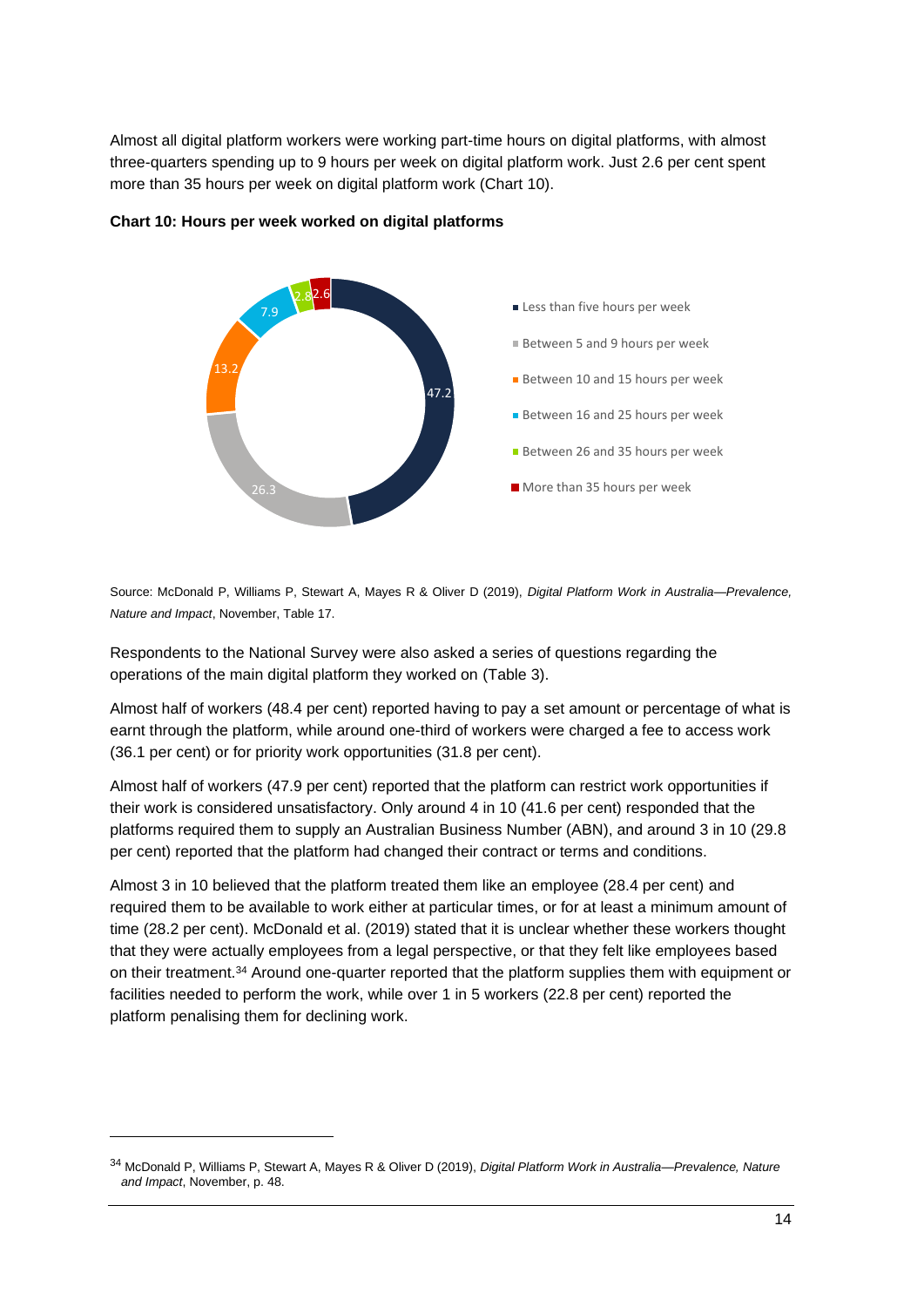#### **Table 3: Operations of the main digital platform**

|                                                                                                                                                   | Yes     | No     | I don't know |
|---------------------------------------------------------------------------------------------------------------------------------------------------|---------|--------|--------------|
|                                                                                                                                                   | $(\% )$ | $(\%)$ | $(\% )$      |
| Information and communication                                                                                                                     |         |        |              |
| The platform provides information on the regulations with which I have to<br>comply (e.g., tax, superannuation, GST)                              | 41.2    | 33.5   | 25.3         |
| The platform has a dispute settlement process                                                                                                     | 46.6    | 21.4   | 32.0         |
| The platform has someone available that I can contact if I have a problem or<br>concern                                                           | 58.6    | 19.7   | 21.7         |
| The platform allows for me to be rated by clients                                                                                                 | 64.9    | 19.1   | 16.0         |
| The platform allows me to rate the clients for whom I work                                                                                        | 53.4    | 28.3   | 18.3         |
| The platform allows me to provide feedback about the platform itself, its website,<br>app or processes                                            | 56.5    | 23.5   | 20.0         |
| <b>Fees and charges</b>                                                                                                                           |         |        |              |
| The platform covers me with at least one type of work-related insurance (e.g.,<br>for work-related injuries or professional indemnity)            | 28.9    | 45.5   | 25.6         |
| The platform requires me to take out my own insurance                                                                                             | 39.7    | 37.9   | 22.4         |
| The platform charges me a fee (e.g., a subscription cost) to register or access<br>work                                                           | 36.1    | 47.4   | 16.5         |
| The platform charges for priority work opportunities                                                                                              | 31.8    | 42.9   | 25.3         |
| The platform requires me to pay a set amount or percentage of what I earn<br>through the platform                                                 | 48.4    | 35.3   | 16.4         |
| <b>Access to the platform</b>                                                                                                                     |         |        |              |
| The platform requires me to supply an ABN                                                                                                         | 41.6    | 40.7   | 17.7         |
| The platform can restrict access to work opportunities if my work is not<br>satisfactory                                                          | 47.9    | 25.4   | 26.7         |
| The platform has changed my contract or terms and conditions                                                                                      | 29.8    | 43.6   | 26.6         |
| Worker-platform relationship                                                                                                                      |         |        |              |
| The platform treats me as its employee                                                                                                            | 28.4    | 53.0   | 18.6         |
| The platform requires me to display its brand or logo (e.g., on clothing,<br>equipment or documents) when performing work or dealing with clients | 29.4    | 53.7   | 16.9         |
| I am required by the platform to be available to work either at particular times, or<br>for at least a minimum amount of time                     | 28.2    | 56.3   | 15.5         |
| The platform penalises me for declining work                                                                                                      | 22.8    | 56.0   | 21.2         |
| The platform allows me to arrange for work I have accepted to be performed by<br>someone else on my behalf, or for someone else to help me        | 32.5    | 41.6   | 25.9         |
| The platform allows me to work for a client that I originally met through the<br>platform, without having to use the platform                     | 33.8    | 41.9   | 24.3         |
| The platform supplies me with the equipment or facilities (such as a computer,<br>internet access, vehicle, etc.) that I need to perform the work | 23.5    | 61.9   | 14.6         |
| I can contact other workers who are using the platform, through the platform<br>itself                                                            | 34.8    | 41.0   | 24.2         |

Source: McDonald P, Williams P, Stewart A, Mayes R & Oliver D (2019), *Digital Platform Work in Australia—Prevalence, Nature and Impact*, November, Table 9.

The main reasons that respondents to the National Survey were no longer working or providing services through digital platforms was an 'insufficient time to participate, time consuming or jobs take too long to complete' (23.8 per cent of respondents). This was followed by 'insufficient pay or return for time and effort' and 'found full time or other work or main job improved' (both 15.3 per cent) (Chart 11).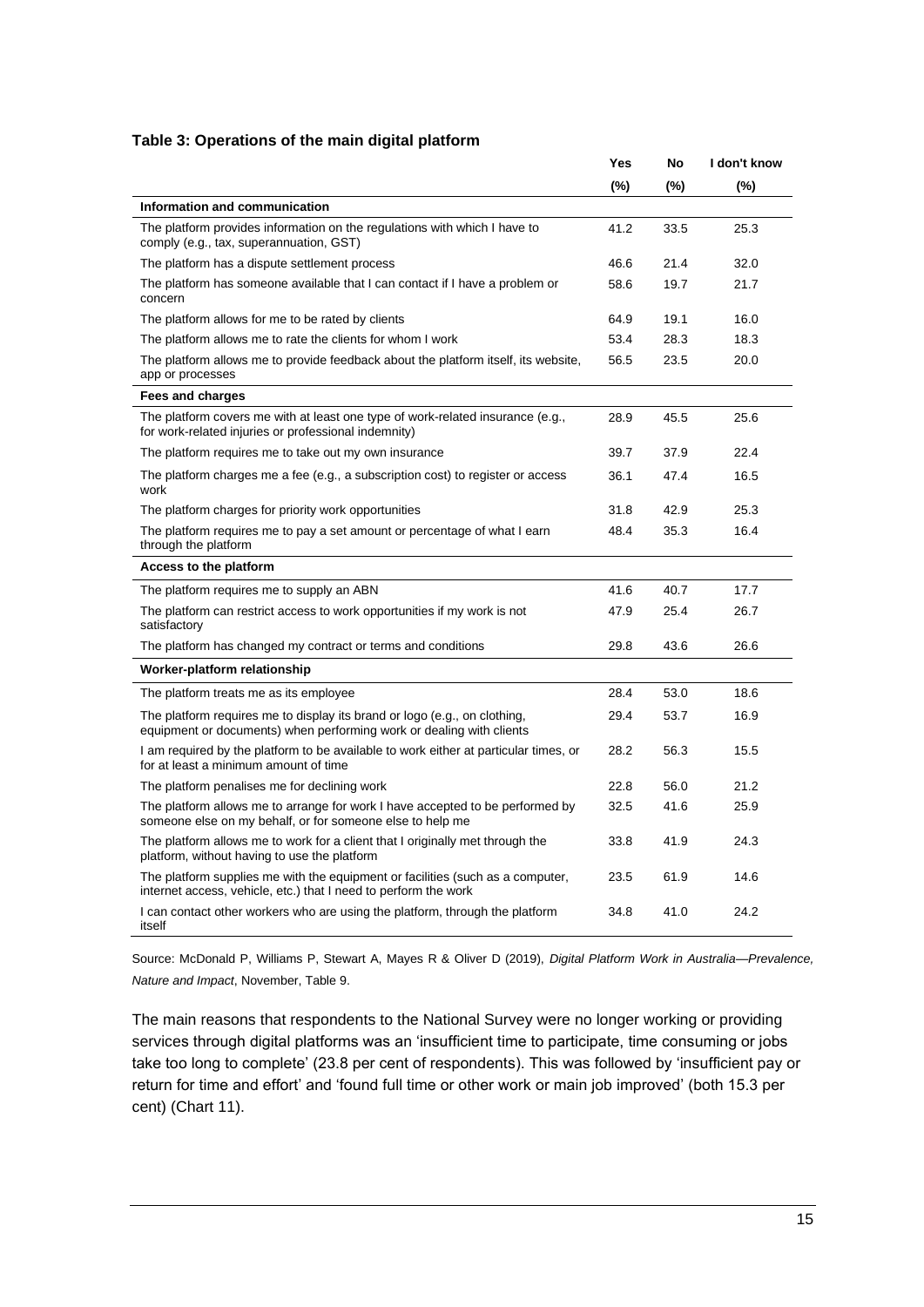

#### **Chart 11: Reasons for no longer working or providing services through digital platforms**

Source: McDonald P, Williams P, Stewart A, Mayes R & Oliver D (2019), *Digital Platform Work in Australia—Prevalence, Nature and Impact*, November, Table 25.

## Earnings of digital platform workers

This section presents information on the earnings of digital platform workers, how they are paid and their reliance on income from digital platform work.

According to the National Survey, around 6 in 10 people (59 per cent) undertaking digital platform work are paid per completed task or job, while over 1 in 5 (22 per cent) are paid for the time or hours that they work (Chart 12).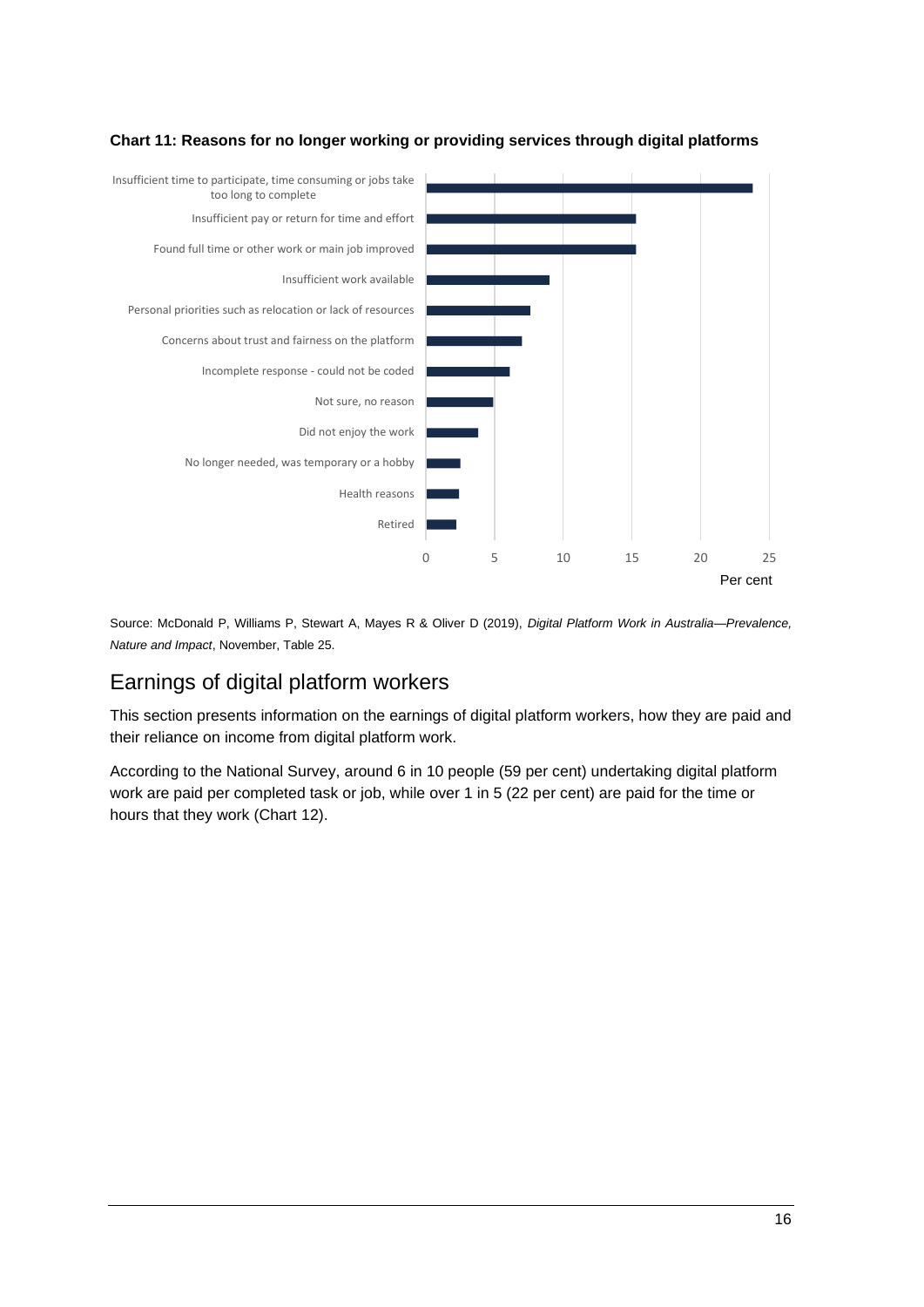**Chart 12: Basis of payment on main platform**



Source: McDonald P, Williams P, Stewart A, Mayes R & Oliver D (2019), *Digital Platform Work in Australia—Prevalence, Nature and Impact*, November, Table 5.

Four in 10 people did not know how much they were usually paid per hour, with McDonald et al. (2019) suggesting that they had either not calculated this amount, or that it was difficult to recall.<sup>35</sup>

Median hourly earnings for current platform workers was \$25.00, while the trimmed mean<sup>36</sup> was higher at \$32.16. Median hourly earnings was higher for males (\$33.45) than females (\$30.78).<sup>37</sup> Almost 1 in 5 respondents earned \$20.00 to \$29.99 per hour (18.3 per cent) (Chart 13).

<sup>35</sup> McDonald P, Williams P, Stewart A, Mayes R & Oliver D (2019), *Digital Platform Work in Australia—Prevalence, Nature and Impact*, November, p. 42.

<sup>&</sup>lt;sup>36</sup> Trimmed mean refers to the top and bottom 5 per cent of responses being trimmed.

<sup>37</sup> McDonald P, Williams P, Stewart A, Mayes R & Oliver D (2019), *Digital Platform Work in Australia—Prevalence, Nature and Impact*, November, p. 42.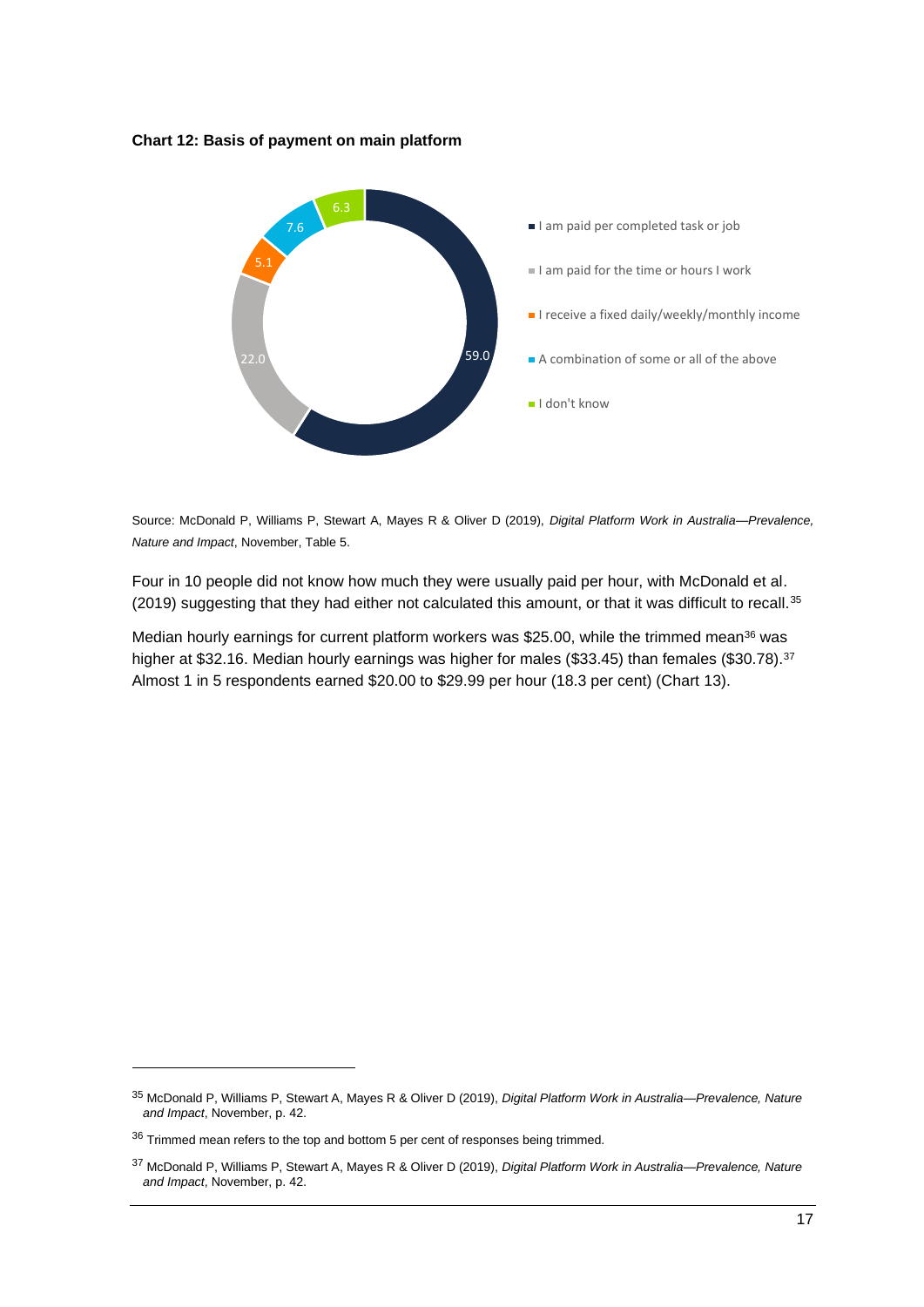

#### **Chart 13: Approximate hourly earnings on main platform**

Source: McDonald P, Williams P, Stewart A, Mayes R & Oliver D (2019), *Digital Platform Work in Australia—Prevalence, Nature and Impact*, November, Table 6.

Platform workers performing professional services or providing sales and marketing support received the highest hourly earnings (Table 4). Workers performing Transport and food delivery were at the lower end. This industry would contain not only on demand delivery service industry workers (food delivery) but would also capture those that work in the Transport industry, such as those working for Uber. It is not possible to separate out the on demand delivery service industry workers from those working in the Transport industry.

McDonald et al. (2019) suggest that almost half of current digital platform workers working in the Transport and food delivery category are operating on multiple digital platforms.<sup>38</sup> Therefore, it is possible that workers in this category can be working for a Transport company (e.g., Uber) as well as a food delivery company (e.g., Ubereats).

<sup>38</sup> McDonald P, Williams P, Stewart A, Mayes R & Oliver D (2019), *Digital Platform Work in Australia—Prevalence, Nature and Impact*, November, p. 44.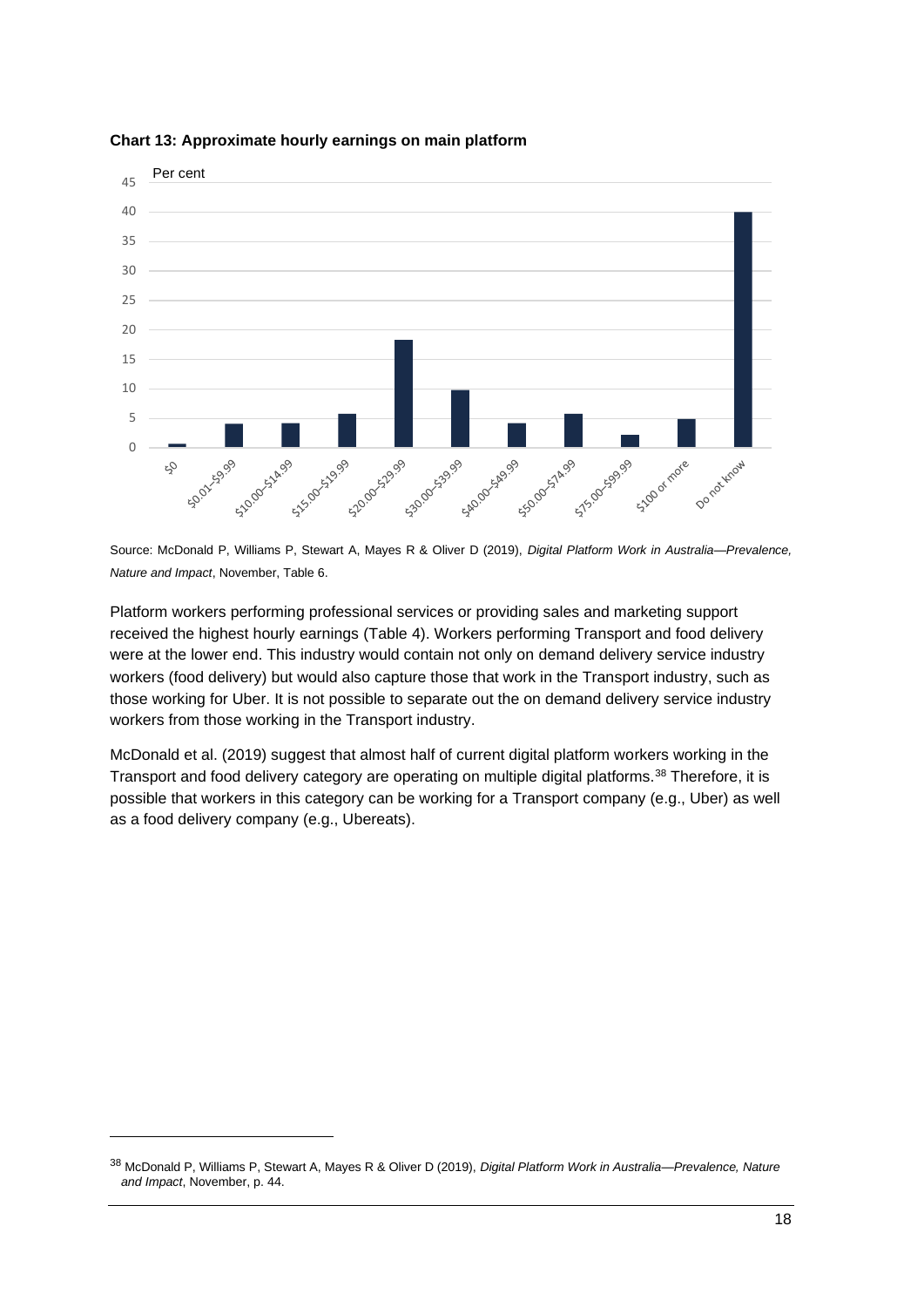|                                     | <b>Median</b> | Trimmed<br>mean | <b>Sample</b><br>size |
|-------------------------------------|---------------|-----------------|-----------------------|
|                                     | (\$)          | (\$)            | (no.)                 |
| Professional services               | 40.00         | 56.85           | 102                   |
| Sales and marketing support         | 40.00         | 53.09           | 28                    |
| Software development and technology | 30.00         | 46.21           | 44                    |
| Personal services                   | 45.00         | 45.65           | 6                     |
| Skilled trades work                 | 30.00         | 41.53           | 35                    |
| Creative and multimedia             | 34.00         | 40.12           | 42                    |
| Education                           | 40.00         | 37.25           | 11                    |
| Writing and translation             | 21.00         | 27.91           | 56                    |
| Odd jobs and maintenance work       | 23.00         | 26.93           | 57                    |
| Transport and food delivery         | 20.00         | 22.19           | 120                   |
| Caring                              | 23.50         | 21.60           | 50                    |
| Clerical and data entry             | 20.00         | 19.85           | 39                    |

#### **Table 4: Approximate hourly earnings by type of work on main platform**

Source: McDonald P, Williams P, Stewart A, Mayes R & Oliver D (2019), *Digital Platform Work in Australia—Prevalence, Nature and Impact*, November, Table 7.

Over half of digital platform workers (52.3 per cent) described the income as 'nice to have but can live without it', while almost one quarter (24.5 per cent) described it as an 'important part of overall income, but not essential' (Chart 14). Over 1 in 7 workers (15.4 per cent) considered the income to be 'essential for meeting basic needs'.



#### **Chart 14: Reliance on income from working or offering services through digital platforms**

Source: McDonald P, Williams P, Stewart A, Mayes R & Oliver D (2019), *Digital Platform Work in Australia—Prevalence, Nature and Impact*, November, Table 18.

Those with a disability, the unemployed, and those with less than Year 12 as their highest level of education were more likely to consider the digital platform income as essential for meeting basic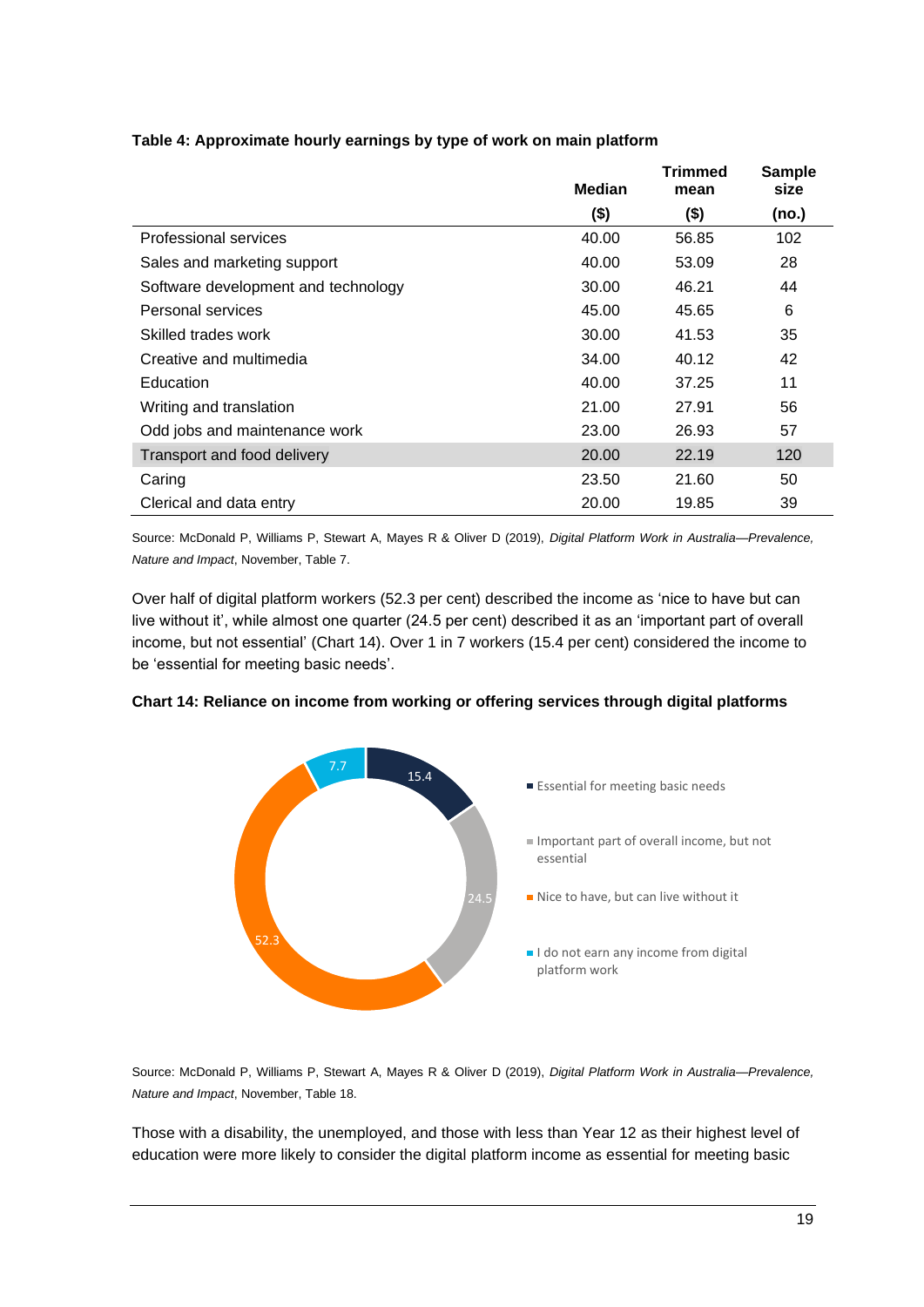needs (Table 5).<sup>39</sup> There were no significant differences in reliance on income by age, gender, state or territory, non-English speaking background, or residency status.<sup>40</sup>

|                                   | <b>Essential</b> | Important | Nice to<br>have | <b>No</b><br>income | Total  |
|-----------------------------------|------------------|-----------|-----------------|---------------------|--------|
|                                   | $(\% )$          | (%)       | $(\% )$         | $(\%)$              | $(\%)$ |
| <b>Disability</b>                 |                  |           |                 |                     |        |
| Yes                               | 29.0             | 30.4      | 29.0            | 11.6                | 100.0  |
| No                                | 14.4             | 24.4      | 54.0            | 7.3                 | 100.0  |
| <b>Highest level of education</b> |                  |           |                 |                     |        |
| Less than Year 12                 | 23.7             | 39.5      | 21.1            | 15.8                | 100.0  |
| Year 12 or equivalent             | 17.3             | 29.3      | 44.0            | 9.3                 | 100.0  |
| Vocational qualification          | 20.3             | 25.5      | 47.4            | 6.8                 | 100.0  |
| Bachelor degree                   | 14.4             | 22.9      | 56.8            | 5.9                 | 100.0  |
| Postgraduate qualification        | 10.2             | 22.4      | 57.7            | 9.8                 | 100.0  |
| <b>Labour force status</b>        |                  |           |                 |                     |        |
| Employee or self-employed         | 14.4             | 24.1      | 54.7            | 6.8                 | 100.0  |
| Unemployed                        | 31.3             | 18.8      | 41.7            | 8.3                 | 100.0  |
| <b>Student</b>                    | 16.5             | 35.4      | 43.0            | 5.1                 | 100.0  |
| Retired                           | 5.9              | 20.6      | 52.9            | 20.6                | 100.0  |
| Full-time homemaker/unpaid carer  | 22.2             | 22.2      | 33.3            | 22.2                | 100.0  |
| Volunteer                         | 33.3             | 33.3      | 33.3            | 0.0                 | 100.0  |

**Table 5: Reliance on income from working or offering services through digital platforms, by selected demographic characteristics**

Source: McDonald P, Williams P, Stewart A, Mayes R & Oliver D (2019), *Digital Platform Work in Australia—Prevalence, Nature and Impact*, November, Table 20.

Only 2.7 per cent of workers reported that 100 per cent of their total income came from digital platform work, while a further 1 in 6 reported at least half but less than 100 per cent of their total annual income came from digital platform work (Chart 15). The majority, around 4 in 5 digital platform workers (80.7 per cent), reported that less than half of their total annual income came from digital platform work.

<sup>39</sup> McDonald P, Williams P, Stewart A, Mayes R & Oliver D (2019), *Digital Platform Work in Australia—Prevalence, Nature and Impact*, November, p. 57.

<sup>40</sup> McDonald P, Williams P, Stewart A, Mayes R & Oliver D (2019), *Digital Platform Work in Australia—Prevalence, Nature and Impact*, November, p. 57.